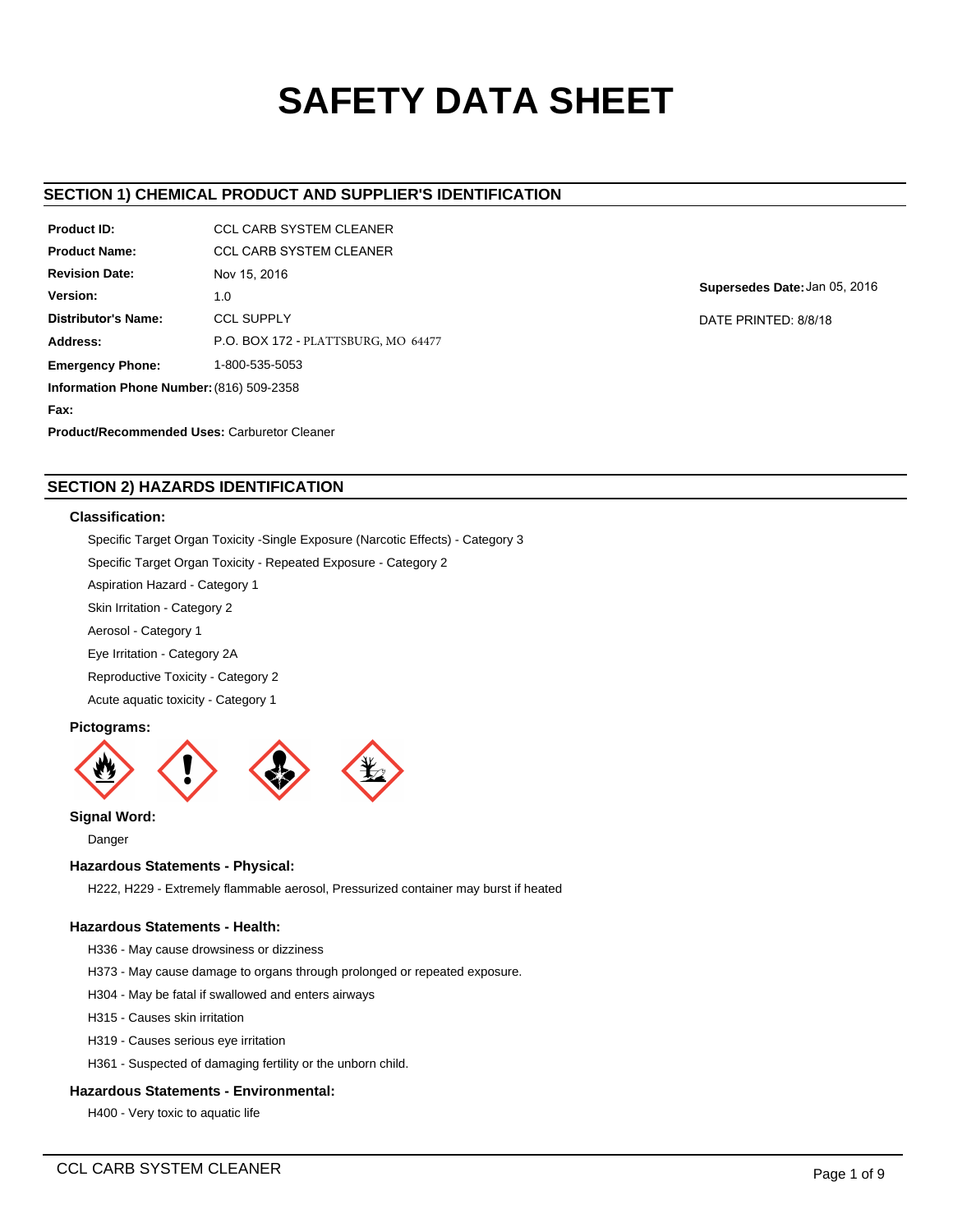## **Precautionary Statements - General:**

P101 - If medical advice is needed, have product container or label at hand.

P102 - Keep out of reach of children.

P103 - Read label before use.

## **Precautionary Statements - Prevention:**

- P261 Avoid breathing dust/fume/gas/mist/vapors/spray.
- P271 Use only outdoors or in a well-ventilated area.
- P264 Wash thoroughly after handling.
- P280 Wear eye protection/face protection.
- P202 Do not handle until all safety precautions have been read and understood.
- P273 Avoid release to the environment.
- P210 Keep away from heat, hot surfaces, sparks, open flames and other ignition sources. No smoking.
- P211 Do not spray on an open flame or other ignition source.
- P251 Do not pierce or burn, even after use.

## **Precautionary Statements - Response:**

P304 + P340 - IF INHALED: Remove person to fresh air and keep comfortable for breathing.

- P314 Get medical advice/attention if you feel unwell.
- P301 + P310 IF SWALLOWED: Immediately call a POISON CENTER or doctor/physician.
- P331 Do NOT induce vomiting.
- P302 + P352 IF ON SKIN: Wash with plenty of soap and water.
- P332 + P313 If skin irritation occurs: Get medical advice/attention.
- P362 + P364 Take off contaminated clothing and wash it before reuse.

P305 + P351 + P338 - IF IN EYES: Rinse cautiously with water for several minutes. Remove contact lenses, if present and easy to do. Continue rinsing.

- P337 + P313 If eye irritation persists: Get medical advice/attention.
- P308 + P313 IF exposed or concerned: Get medical advice/attention.
- P391 Collect spillage.

### **Precautionary Statements - Storage:**

P410 - Protect from sunlight.

- P403 + P405 Store in a well-ventilated place. Store locked up.
- P412 Do not expose to temperatures exceeding 50°C/122°F.

## **Precautionary Statements - Disposal:**

P501 - Dispose of contents and container in accordance with all local, regional, national and international regulations.

## **SECTION 3) COMPOSITION / INFORMATION ON INGREDIENTS**

| <b>CAS</b>   | <b>Chemical Name</b> | % By Weight |
|--------------|----------------------|-------------|
| 0000067-64-1 | <b>ACETONE</b>       | 44% - 75%   |
| 0000074-98-6 | PROPANE              | 8% - 21%    |
| 0000108-88-3 | <b>TOLUENE</b>       | 8% - 21%    |
| 0001330-20-7 | <b>XYLENE</b>        | 7% - 18%    |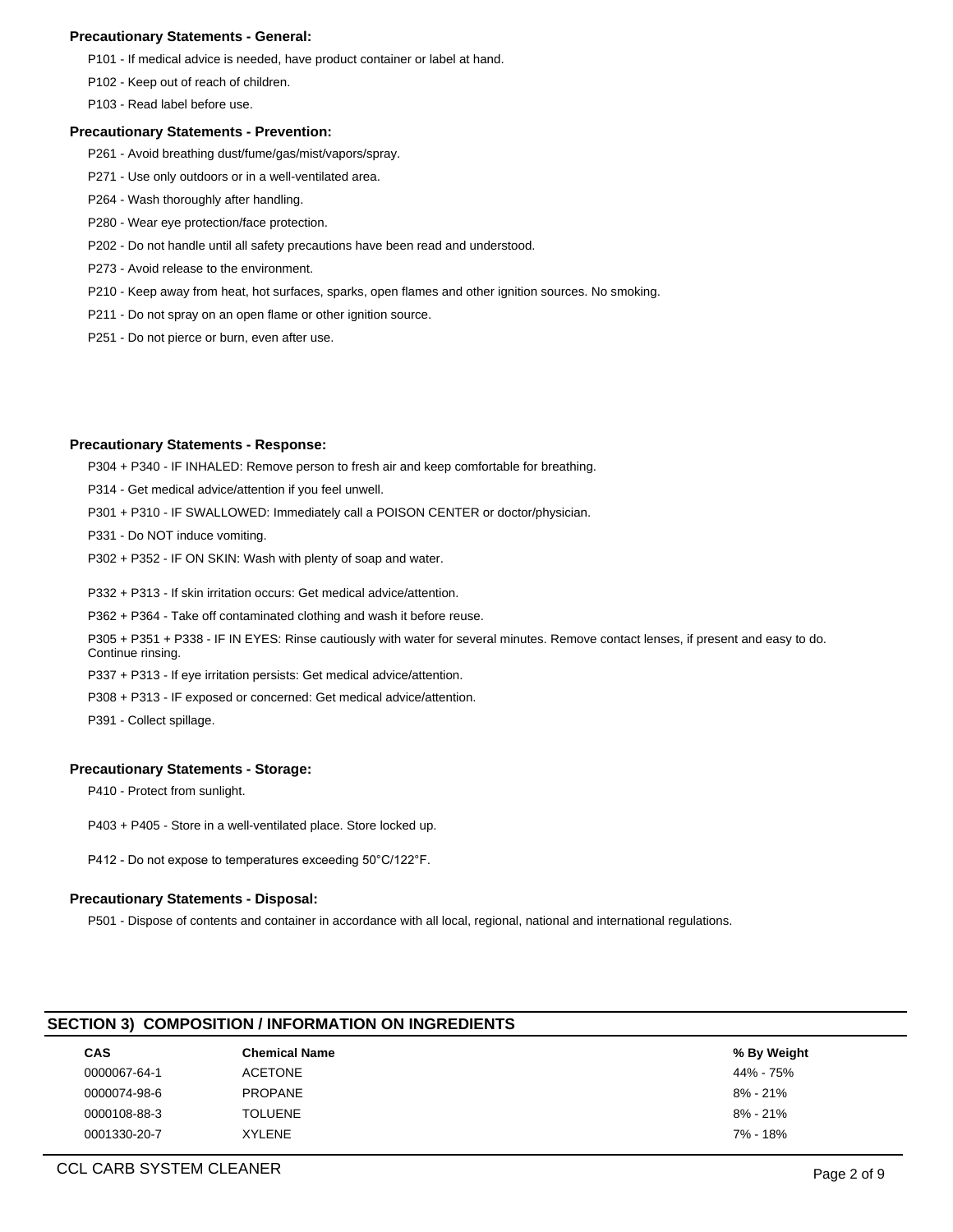## **SECTION 4) FIRST-AID MEASURES**

## **Inhalation:**

Remove source of exposure or move person to fresh air and keep comfortable for breathing.

If exposed/feel unwell/concerned: Call a POISON CENTER/doctor.

Eliminate all ignition sources if safe to do so.

#### **Eye Contact:**

Remove source of exposure or move person to fresh air. Rinse eyes cautiously with lukewarm, gently flowing water for several minutes, while holding the eyelids open. Remove contact lenses, if present and easy to do. Continue rinsing for a duration of 15-20 minutes. Take care not to rinse contaminated water into the unaffected eye or onto the face. If eye irritation persists: Get medical advice/attention.

#### **Skin Contact:**

Take off immediately all contaminated clothing, shoes and leather goods (e.g. watchbands, belts). Gently blot or brush away excess product. Wash with plenty of lukewarm, gently flowing water for a duration of 15-20 minutes. Call a POISON CENTER/doctor if you feel unwell. Store contaminated clothing under water and wash before reuse or discard.

#### **Ingestion:**

Rinse mouth. Do NOT induce vomiting. Immediately call a POISON CENTER/doctor. If vomiting occurs naturally, lie on your side, in the recovery position.

Never give anything by mouth to an unconscious or convulsing victim. Keep person warm and quiet.

## **SECTION 5) FIRE-FIGHTING MEASURES**

# **Suitable Extinguishing Media:**

Use water, fog, dry chemical, or carbon dioxide.

Carbon dioxide can displace oxygen. Use caution when applying carbon dioxide in confined spaces. Simultaneous use of foam and water on the same surface is to be avoided as water destroys the foam.

#### **Unsuitable Extinguishing Media:**

Water may be ineffective but can be used to cool containers exposed to heat or flame.

#### **Specific Hazards in Case of Fire:**

Contents under pressure. Keep away from ignition sources and open flames. Exposure of containers to extreme heat and flames can cause them to rupture often with violent force.

Aerosol cans may rupture when heated. Heated cans may burst.

In fire, will decompose to carbon dioxide, carbon monoxide

#### **Fire-Fighting Procedures:**

Isolate immediate hazard area and keep unauthorized personnel out. Stop spill/release if it can be done safely. Move undamaged containers from immediate hazard area if it can be done safely. Water spray may be useful in minimizing or dispersing vapors and to protect personnel.

Dispose of fire debris and contaminated extinguishing water in accordance with official regulations.

#### **Special Protective Actions:**

Wear protective pressure self-contained breathing apparatus (SCBA)and full turnout gear.

Care should always be exercised in dust/mist areas.

## **SECTION 6) ACCIDENTAL RELEASE MEASURES**

## **Emergency Procedure:**

Flammable/combustible material.

ELIMINATE all ignition sources (no smoking, flares, sparks, or flames in immediate area). Stay upwind; keep out of low areas. Immediately turn off or isolate any source of ignition. Keep unnecessary people away; isolate hazard area and deny entry. Do not touch or walk through spilled material. Clean up immediately. Use absorbent sweeping compound to soak up material and put into suitable container for proper disposal.

#### **Recommended Equipment:**

Positive pressure, full-face piece self-contained breathing apparatus(SCBA), or positive pressure supplied air respirator with escape SCBA (NIOSH approved).

#### **Personal Precautions:**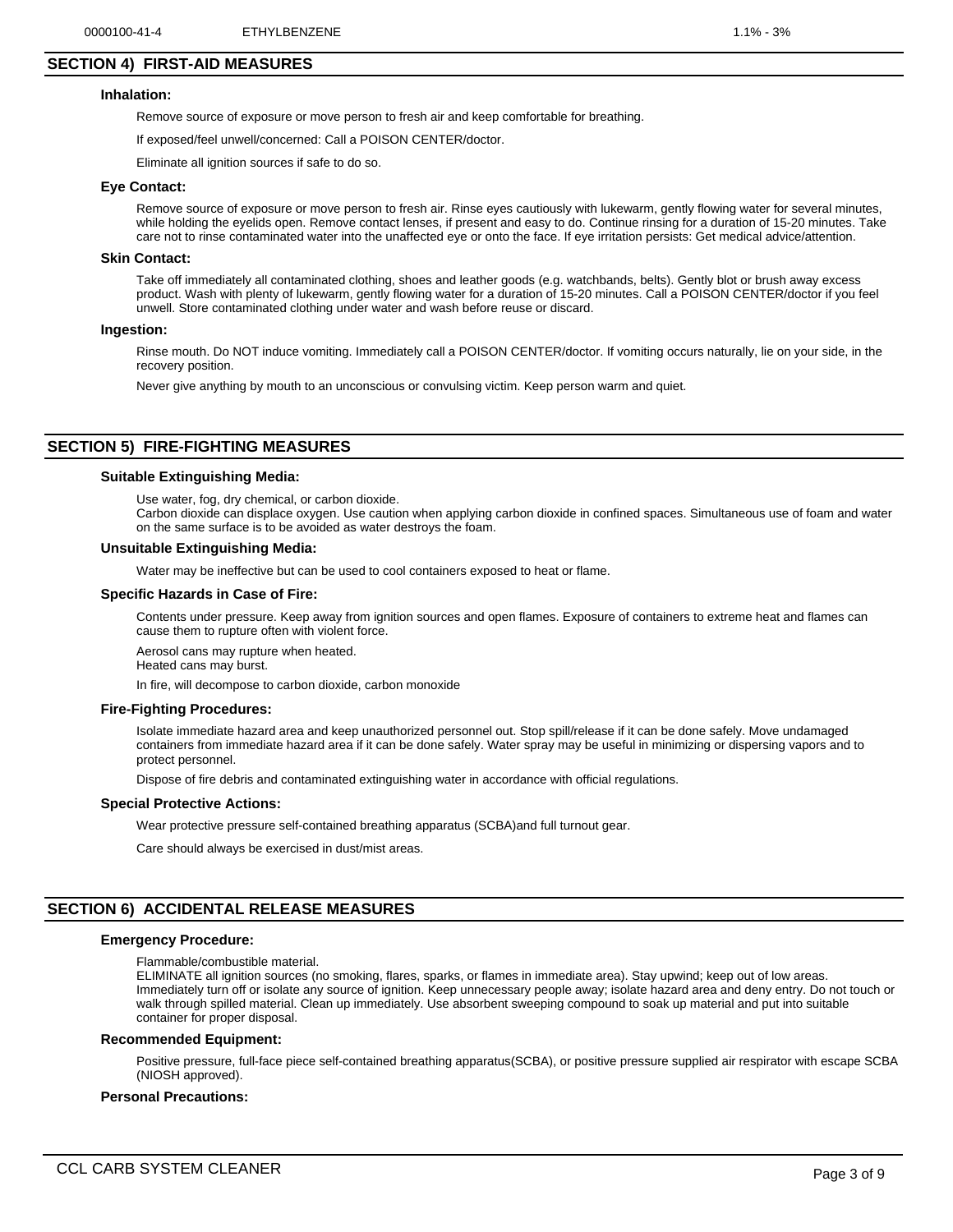ELIMINATE all ignition sources (no smoking, flares, sparks, or flames in immediate area). Use explosion proof equipment. Avoid breathing vapor. Avoid contact with skin, eye or clothing. Do not touch damaged containers or spilled materials unless wearing appropriate protective clothing.

## **Environmental Precautions:**

Stop spill/release if it can be done safely. Prevent spilled material from entering sewers, storm drains, other unauthorized drainage systems and natural waterways by using sand, earth, or other appropriate barriers.

## **SECTION 7) HANDLING AND STORAGE**

## **General:**

For industrial and institutional use only. For use by trained personnel only. Keep away from children. Wash hands after use. Do not get in eyes, on skin or on clothing. Do not breathe vapors or mists. Use good personal hygiene practices. Eating, drinking and smoking in work areas is prohibited. Remove contaminated clothing and protective equipment before entering eating areas. Eyewash stations and showers should be available in areas where this material is used and stored. **Ventilation Requirements:**

Use only with adequate ventilation to control air contaminants to their exposure limits. The use of local ventilation is recommended to control emissions near the source.

#### **Storage Room Requirements:**

Keep container(s) tightly closed and properly labeled. Store in cool, dry, well-ventilated areas away from heat, direct sunlight and incompatibilities. Store in approved containers and protect against physical damage. Keep containers securely sealed when not in use. Indoor storage should meet OSHA standards and appropriate fire codes. Containers that have been opened must be carefully resealed to prevent leakage. Empty container retain residue and may be dangerous.

Do not cut, drill, grind, weld, or perform similar operations on or near containers. Do not pressurize containers to empty them. Ground all structures, transfer containers and equipment to conform to the national electrical code. Use procedures that prevent static electrical sparks. Static electricity may accumulate and create a fire hazard.

Store at temperatures below 120°F.

# **SECTION 8) EXPOSURE CONTROLS, PERSONAL PROTECTION**

#### **Eye Protection:**

Chemical goggles, safety glasses with side shields or vented/splash proof goggles. Contact lenses may absorb irritants. Particles may adhere to lenses and cause corneal damage.

#### **Skin Protection:**

Wear gloves, long sleeved shirt, long pants and other protective clothing as required to minimize skin contact.

Use of gloves approved to relevant standards made from the following materials may provide suitable chemical protection: PVC, neoprene or nitrile rubber gloves. Suitability and durability of a glove is dependent on usage, e.g. frequency and duration of contact, chemical resistance of glove material, glove thickness, dexterity. Always seek advice from glove suppliers. Contaminated gloves should be replaced. Chemical-resistant clothing is recommended to avoid prolonged contact. Avoid unnecessary skin contact.

#### **Respiratory Protection:**

If engineering controls do not maintain airborne concentrations to a level which is adequate to protect worker, a respiratory protection program that meets or is equivalent to OSHA 29 CFR 1910.134 and ANSI Z88.2 should be followed. Check with respiratory protective equipment suppliers. Where air-filtering respirators are suitable, select an appropriate combination of mask and filter. Select a filter suitable for combined particulate/organic gases and vapors.

When spraying more than one half can continuously or more than one can consecutively, use NIOSH approved respirator.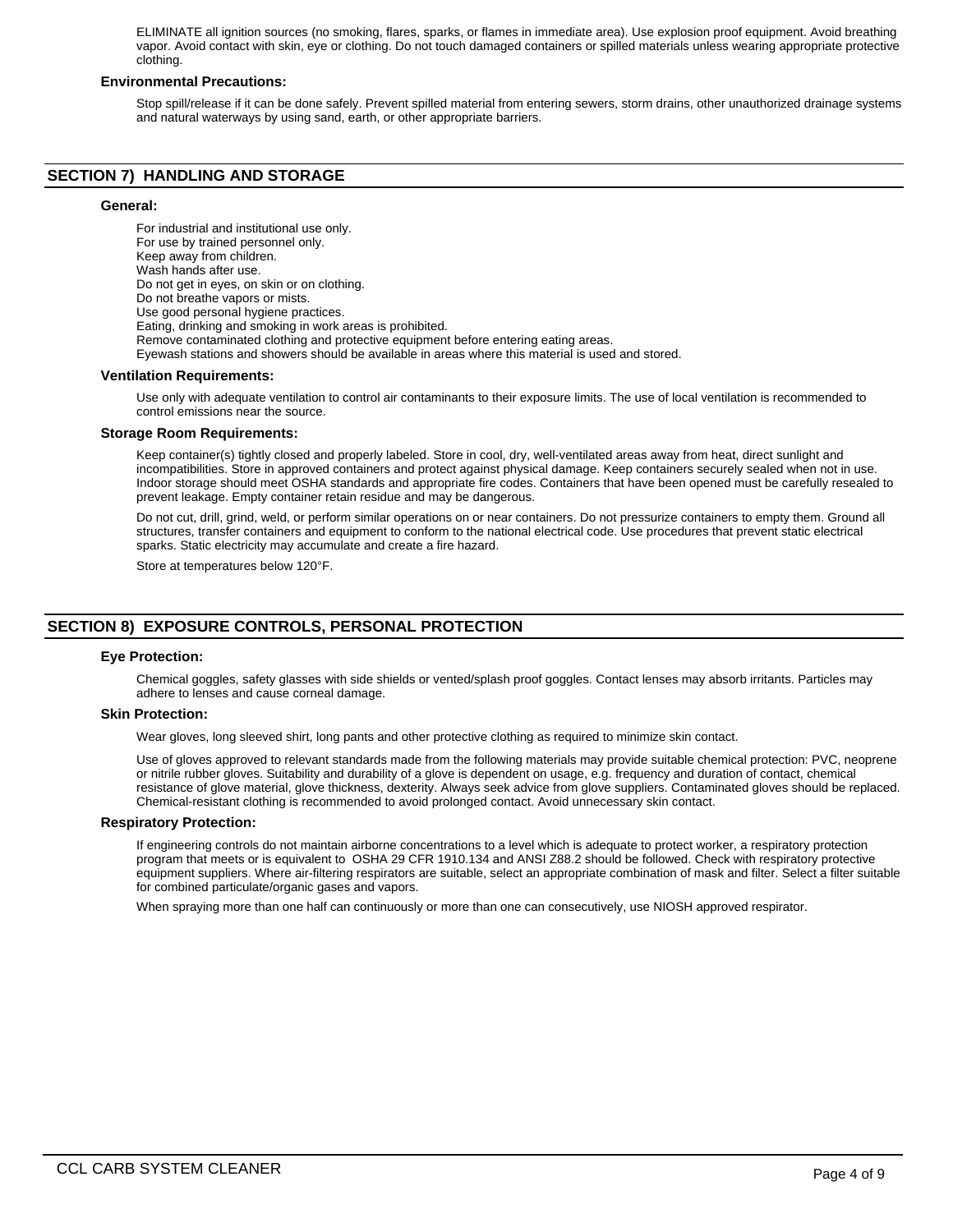| <b>Chemical Name</b> | <b>OSHA</b><br>TWA<br>(ppm) | <b>OSHA</b><br><b>TWA</b><br>(mg/m3) | <b>OSHA</b><br><b>STEL</b><br>(ppm) | <b>OSHA</b><br><b>STEL</b><br>(mg/m3) | <b>OSHA</b><br>Tables (Z1,<br>Z2, Z3 | <b>OSHA</b><br>Carcinogen | <b>OSHA</b><br><b>Skin</b><br>designation | <b>NIOSH</b><br><b>TWA</b><br>(ppm) | <b>NIOSH</b><br>TWA<br>(mg/m3) | <b>NIOSH</b><br><b>STEL</b><br>(ppm) | <b>NIOSH</b><br><b>STEL</b><br>(mg/m3) | <b>NIOSH</b><br>Carcinogen |
|----------------------|-----------------------------|--------------------------------------|-------------------------------------|---------------------------------------|--------------------------------------|---------------------------|-------------------------------------------|-------------------------------------|--------------------------------|--------------------------------------|----------------------------------------|----------------------------|
| <b>ACETONE</b>       | 1000                        | 2400                                 |                                     |                                       |                                      |                           |                                           | 250                                 | 590                            |                                      |                                        |                            |
| ETHYLBENZENE         | 100                         | 435                                  |                                     |                                       |                                      |                           |                                           | 100                                 | 435                            | 125                                  | 545                                    |                            |
| PROPANE              | 1000                        | 1800                                 |                                     |                                       |                                      |                           |                                           | 1000                                | 1800                           |                                      |                                        |                            |
| <b>TOLUENE</b>       | $200 (a)$ /<br>300 ceiling  | 0.2                                  | 500ppm<br>/10 minutes<br>(a)        |                                       | 1,2                                  |                           |                                           | 100                                 | 375                            | 150                                  | 560                                    |                            |
| <b>XYLENE</b>        | 100                         | 435                                  |                                     |                                       |                                      |                           |                                           | 100                                 | 435                            | 150                                  | 655                                    |                            |

| Chemical Name       | <b>ACGIH</b><br><b>TWA</b><br>(ppm)                | <b>ACGIH</b><br><b>TWA</b><br>(mg/m3) | <b>ACGIH</b><br><b>STEL</b><br>(ppm) | <b>ACGIH</b><br><b>STEL</b><br>(mg/m3) |
|---------------------|----------------------------------------------------|---------------------------------------|--------------------------------------|----------------------------------------|
| <b>ACETONE</b>      | 500                                                | 1188                                  | 750                                  | 1782                                   |
| <b>ETHYLBENZENE</b> | 20                                                 |                                       |                                      |                                        |
| <b>PROPANE</b>      | See<br>Appendix<br>F: Minimal<br>Oxygen<br>Content |                                       |                                      |                                        |
| <b>TOLUENE</b>      | 20                                                 | 0.2                                   |                                      |                                        |
| <b>XYLENE</b>       | 100                                                | 434                                   | 150                                  | 651                                    |

# **SECTION 9) PHYSICAL AND CHEMICAL PROPERTIES**

| <b>Physical and Chemical Properties</b> |
|-----------------------------------------|
|-----------------------------------------|

| Density                      | 6.17565 lb/gal         |
|------------------------------|------------------------|
| Density VOC                  | 2.77894 lb/gal         |
| % VOC                        | 44.99830%              |
| <b>VOC Actual</b>            | 2.77894 lb/gal         |
| <b>VOC Actual</b>            | 333.00000 g/l          |
| <b>VOC Regulatory</b>        | 2.77894 lb/gal         |
| <b>VOC Regulatory</b>        | 333.00000 g/l          |
| Appearance                   | N.A.                   |
| <b>Odor Threshold</b>        | N.A.                   |
| <b>Odor Description</b>      | N.A.                   |
| pH                           | N.A.                   |
| <b>Water Solubility</b>      | N.A.                   |
| Flammability                 | Flashpoint below 73 °F |
| Flash Point Symbol           | N.A.                   |
| <b>Flash Point</b>           | N.A.                   |
| Viscosity                    | N.A.                   |
| Lower Explosion Level        | $\mathbf{1}$           |
| <b>Upper Explosion Level</b> | 12.8                   |
| Vapor Density                | Slower than ether      |
| <b>Melting Point</b>         | N.A.                   |
| <b>Freezing Point</b>        | N.A.                   |
| Low Boiling Point            | N.A.                   |
| <b>High Boiling Point</b>    | N.A.                   |
| Decomposition Pt             | N.A.                   |
|                              |                        |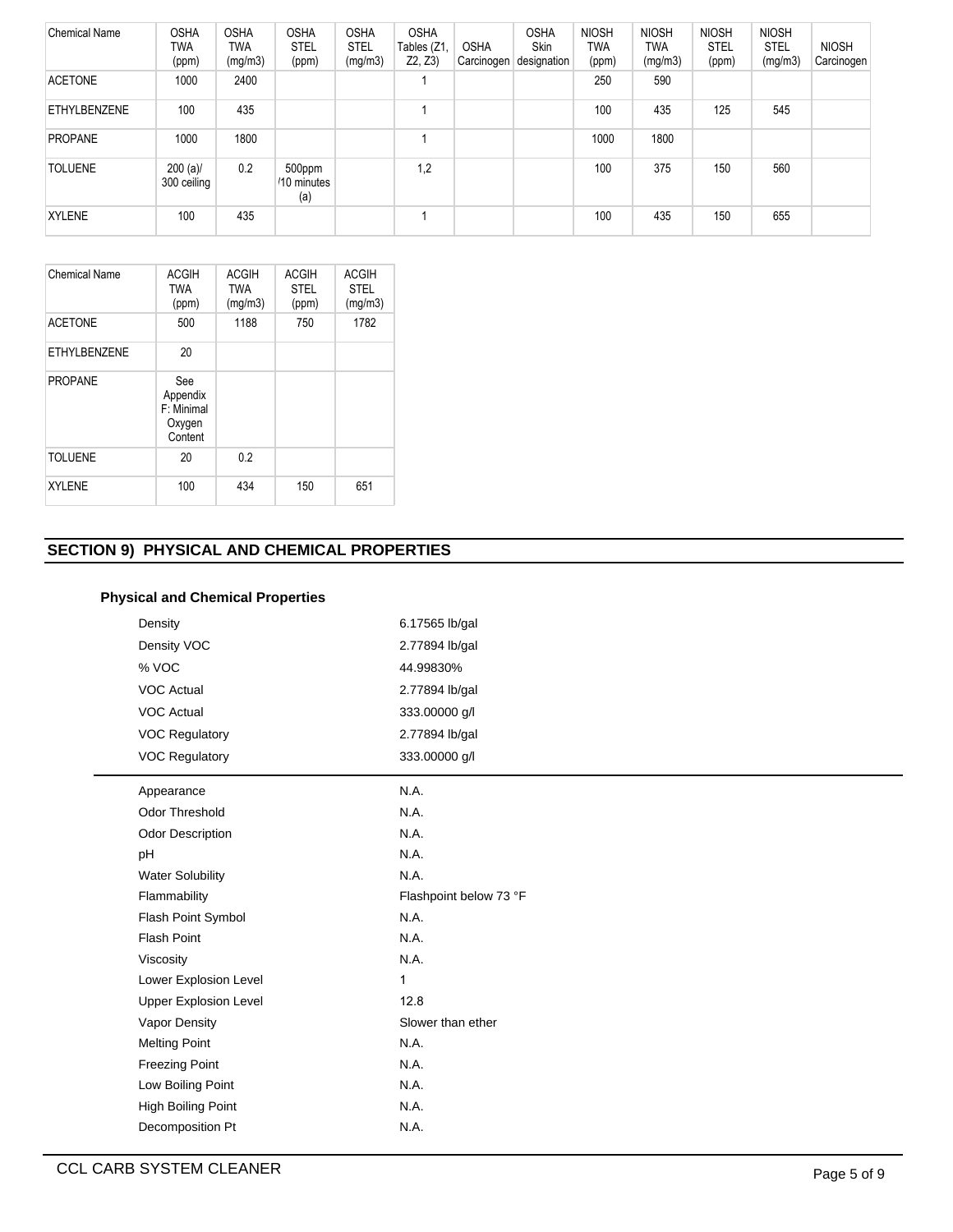# **SECTION 10) STABILITY AND REACTIVITY**

## **Stability:**

Stable.

## **Conditions to Avoid:**

High temperatures.

## **Incompatible Materials:**

None known.

## **Hazardous Reactions/Polymerization:**

Will not occur.

## **Hazardous Decomposition Products:**

In fire, will decompose to carbon dioxide, carbon monoxide.

## **SECTION 11) TOXICOLOGICAL INFORMATION**

#### **Skin Corrosion/Irritation:**

Overexposure will cause defatting of skin.

## **Serious Eye Damage/Irritation:**

Overexposure will cause redness and burning sensation.

## **Carcinogenicity:**

No data available

### **Germ Cell Mutagenicity:**

No data available

### **Reproductive Toxicity:**

Suspected of damaging fertility or the unborn child.

## **Respiratory/Skin Sensitization:**

No data available

## **Specific Target Organ Toxicity - Single Exposure:**

May cause drowsiness or dizziness

## **Specific Target Organ Toxicity - Repeated Exposure:**

May cause damage to organs through prolonged or repeated exposure.

## **Aspiration Hazard:**

May be fatal if swallowed and enters airways

#### **Acute Toxicity:**

Inhalation: effect of overexposure include irritation of respiratory tract, headache, dizziness, nausea, and loss of coordination. Extreme overexposure may result in unconsciousness and possibly death.

0000100-41-4 ETHYLBENZENE

LC50 (inhalation, rat): 4000 ppm; 4-hour exposure (3)

LD50 (oral, rat): 3.5 g/kg (1,3,5,10) LD50 (oral, rat): 4.72 g/kg (3,5,7,8) LD50 (dermal, rabbit): 17.8 g/kg (11)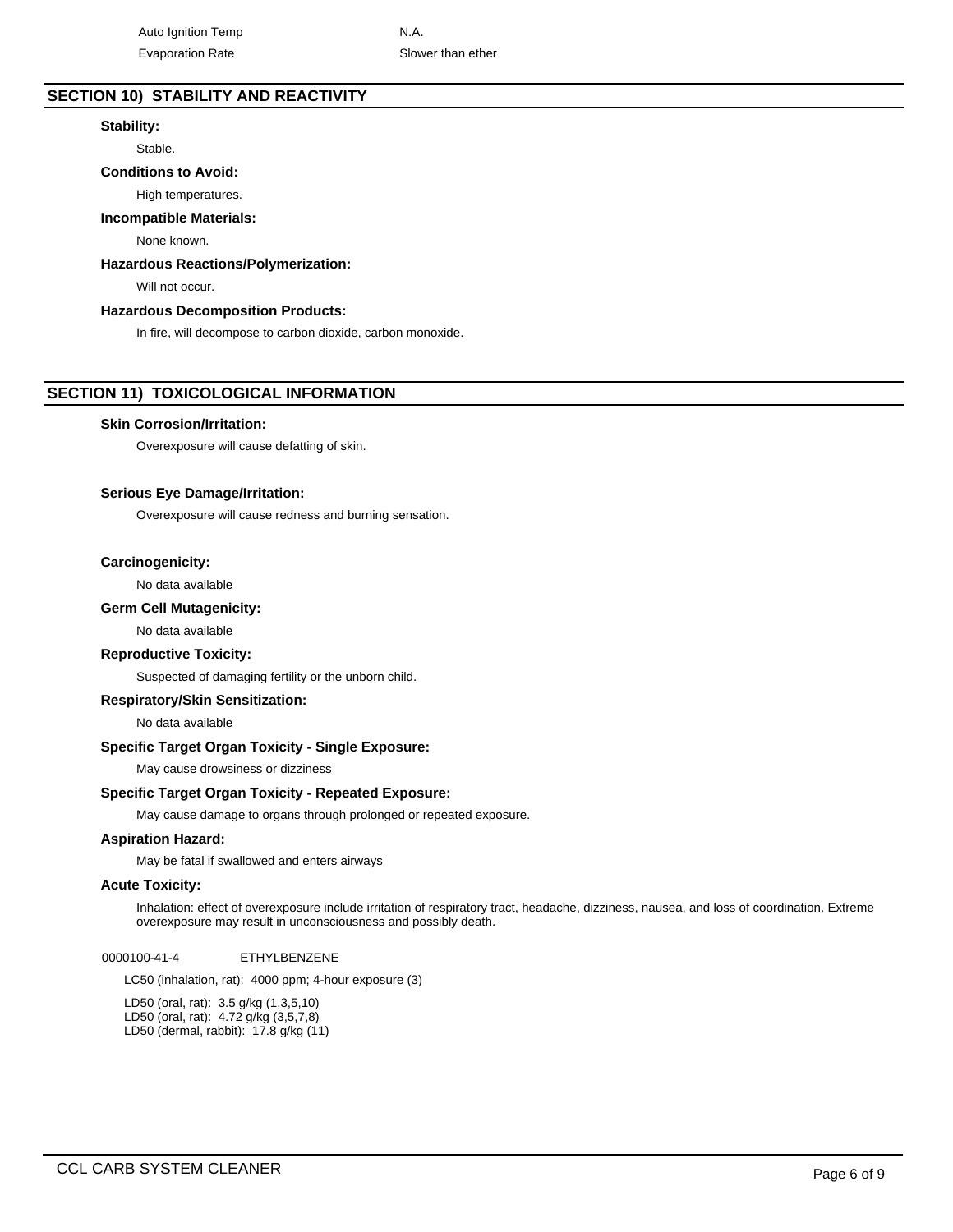#### 0001330-20-7 XYLENE

LC50 (rat): 6350 ppm (4-hour exposure) (unspecified isomers and ethylbenzene) (1)LC50 (rat): 6700 ppm (4-hour exposure) (65% m -xylene, 7.6% o-xylene, 7.8% p-xylene, 19.3% ethylbenzene) (2) ethylbenzene) (1)

LC50 (rat): 6700 ppm (4-hour exposure) (65% m-xylene, 7.6% o-xylene, 7.8% p-xylene, 19.3% ethylbenzene)(2)

LD50 (oral, rat): 5400 mg/kg (52% m-, 19% o-, 24% p-) (1)LD50 (oral, female mouse): 5251 mg/kg (60.2% m-, 9.1% o-, 14.6% p-, 17.0% ethylbenzene) (4)

LD50 (oral, male mouse): 5627 mg/kg (60.2% m-, 9.1% o-, 14.6% p-, 17.0% ethylbenzene) (4)

LD50 (dermal, rabbit): 12180 mg/kg (m-xylene); greater than 1700 mg/kg (mixed xylenes - undefined composition) (3)

LD50 (oral, female mouse): 5251 mg/kg (60.2% m-, 9.1% o-, 14.6% p-, 17.0% ethylbenzene) (4)

LD50 (oral, male mouse): 5627 mg/kg (60.2% m-, 9.1% o-, 14.6% p-, 17.0% ethylbenzene) (4)

LD50 (dermal, rabbit): 12180 mg/kg (m-xylene); greater than 1700 mg/kg (mixed xylenes - undefined composition) (3)

# 0000108-88-3 TOLUENE

LC50 (rat): 8800 ppm (4-hour exposure) (2)

LC50 (rat): 6000 ppm (6-hour exposure) (3)

LD50 (oral, rat): 2600 to 7500 mg/kg (3,5,11,17)

LD50 (oral, neonatal rat): less than 870 mg/kg (3)

LD50 (dermal, rabbit): 12,225 mg/kg (reported as 14.1 ml/kg) (1)

0000067-64-1 ACETONE

LC50 (male rat): 30000 ppm (4-hour exposure); cited as 71000 mg/m3 (4-hour exposure) (29) LC50 (male mouse): 18600 ppm (4-hour exposure); cited as 44000 mg/m3 (4-hour exposure) (29)

LD50 (oral, female rat): 5800 mg/kg (24) LD50 (oral, mature rat): 6700 mg/kg (cited as 8.5 mL/kg) (31) LD50 (oral, newborn rat): 1750 mg/kg (cited as 2.2 mL/kg) (31) LD50 (oral, mouse): 3000 mg/kg (32,unconfirmed) LD50 (dermal, rabbit): Greater than 16000 mg/kg cited as 20 mL/kg) (30)

## **Potential Health Effects - Miscellaneous**

0000067-64-1 ACETONE

The following medical conditions may be aggravated by exposure: lung disease, eye disorders, skin disorders. Overexposure may cause damage to any of the following organs/systems: blood, central nervous system, eyes, kidneys, liver, respiratory system, skin.

0000100-41-4 ETHYLBENZENE

Is an IARC, NTP or OSHA carcinogen. Increased susceptibility to the effects of this material may be observed in people with preexisting disease of any of the following: central nervous system, kidneys, liver, lungs. Recurrent overexposure may result in liver and kidney injury. Studies in laboratory animals have shown reproductive, embryotoxic and developmental effects. WARNING: This chemical is known to the State of California to cause cancer.

0000108-88-3 TOLUENE

Increased susceptibility to the effects of this material may be observed in people with preexisting disease of any of the following: central nervous system, kidneys, liver, respiratory system, skin. Can be absorbed through the skin in harmful amounts. Recurrent overexposure may result in liver and kidney injury. High airborne levels have produced irregular heart beats in animals and occasional palpitations in humans. Rats exposed to very high airborne levels have exhibited high frequency hearing deficits. The significance of this to man is unknown. WARNING: This chemical is known to the State of California to cause birth defects or other reproductive harm.

0001330-20-7 XYLENE

Increased susceptibility to the effects of this material may be observed in people with preexisting disease of any of the following: bone marrow, cardiovascular system, central nervous system, kidneys, liver, lungs. Recurrent overexposure may result in liver and kidney injury. High exposures may produce irregular heart beats. Canada classifies Xylene as a developmental toxin as high exposures to xylenes in some animal studies have been reported to cause health effects on the developing fetus/embryo. These effects were often at levels toxic to the adult animal. The significance of these effects to humans is not known. Repeated or prolonged skin contact may cause any of the following: irritation, dryness, cracking of the skin.

## **Chronic Exposure**

0000100-41-4 ETHYLBENZENE

CARCINOGENIC EFFECTS: Ethyl Benzene has been listed by IARC as Group 2B, Possibly Carcinogenic to Humans.

TERATOGENIC EFFECTS: Ethyl Benzene has been Classified as POSSIBLE for humans.

0000108-88-3 TOLUENE

TERATOGENIC EFFECTS:Toluene has been Classified as POSSIBLE for humans.

0001330-20-7 XYLENE

Xylene in high concentrations has caused embryotoxic effects in laboratory animals.

High exposure to Xylenes in some animal studies have been reported to cause health effects on the developing embryo/fetus.

## **SECTION 12) ECOLOGICAL INFORMATION**

## **Toxicity:**

Very toxic to aquatic life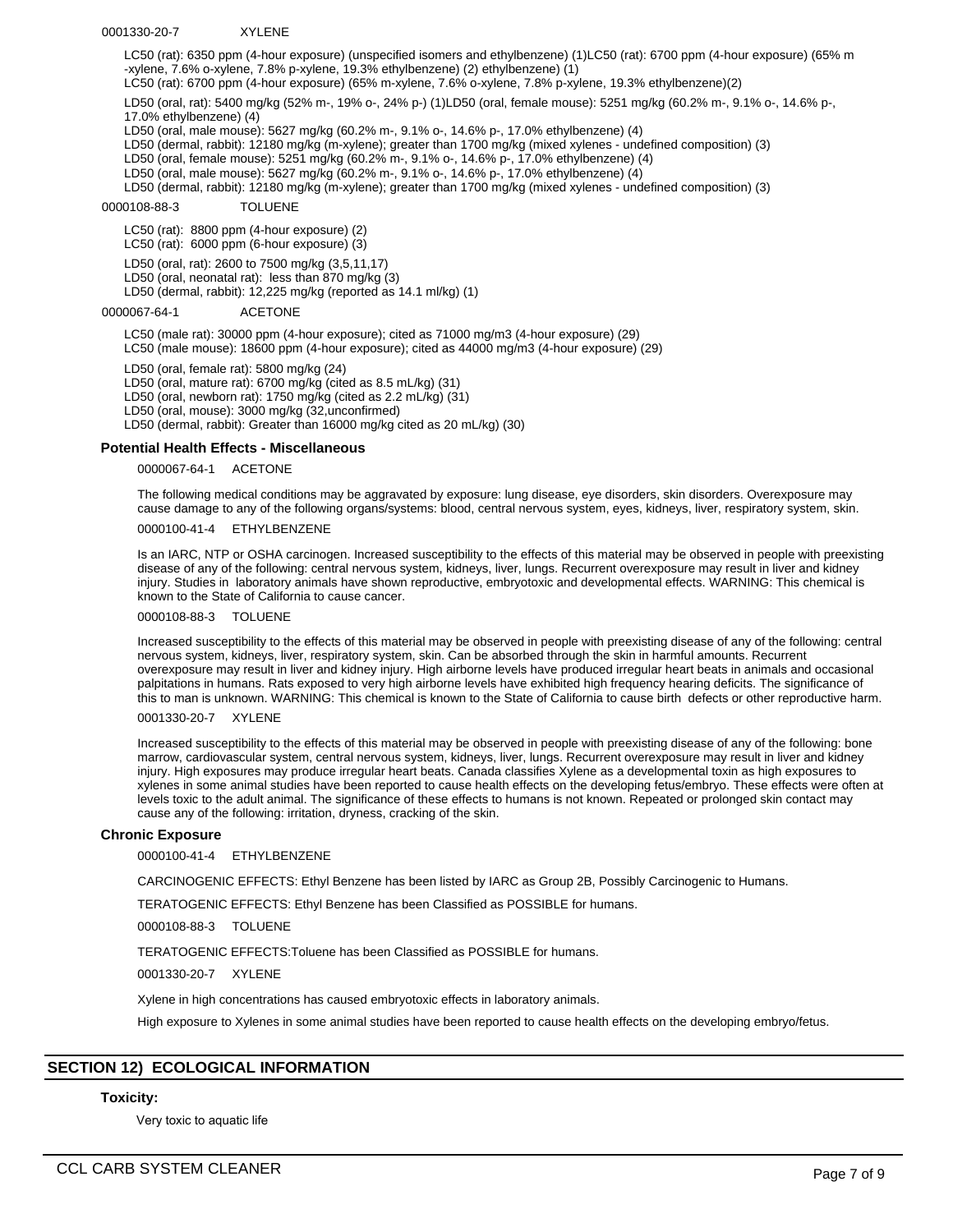## **Persistence and Degradability:**

No data available.

## **Bio-Accumulative Potential:**

No data available.

## **Mobility in Soil:**

No data available.

**Other Adverse Effects:**

No data available.

## **Bio-accumulative Potential**

0000067-64-1 ACETONE

Does not bioaccumulate

## **Persistence and Degradability**

0000067-64-1 ACETONE

91% readily biodegradable, Method: OECD Test Guideline 301B

## **SECTION 13) DISPOSAL CONSIDERATIONS**

## **Water Disposal:**

Under RCRA, it is the responsibility of the user of the product, to determine at the time of disposal whether the product meets RCRA criteria for hazardous waste. Waste management should be in full compliance with federal, state, and local laws.

Empty containers retain product residue which may exhibit hazards of material, therefore do not pressurize, cut, glaze, weld or use for any other purposes. Return drums to reclamation centers for proper cleaning and reuse.

## **SECTION 14) TRANSPORT INFORMATION**

## **U.S. DOT Information:**

Consumer Commodity, ORM-D

## **IMDG Information:**

Consumer Commodity, ORM-D

### **IATA Information:**

Consumer Commodity, ORM-D

# **SECTION 15) REGULATORY INFORMATION**

| CAS          | Chemical Name  | % By Weight | <b>Requlation List</b>                                                                                                  |
|--------------|----------------|-------------|-------------------------------------------------------------------------------------------------------------------------|
| 0000067-64-1 | <b>ACETONE</b> |             | 44% - 75% CERCLA, SARA312, TSCA, RCRA, ACGIH, OSHA                                                                      |
| 0000074-98-6 | <b>PROPANE</b> |             | 8% - 21% SARA312, VOC TSCA, ACGIH, OSHA                                                                                 |
| 0000108-88-3 | <b>TOLUENE</b> |             | 8% - 21% CERCLA, HAPS, SARA312, SARA313, VOC, TSCA, RCRA, OH TOX, ACGIH, CA Prop65 - California<br>Proposition 65, OSHA |
| 0001330-20-7 | XYLENE         |             | 7% - 18% CERCLA, HAPS, SARA312, SARA313, VOC, TSCA, RCRA, ACGIH, OSHA                                                   |
| 0000100-41-4 | FTHYLBENZENE   |             | 1.1% - 3% CERCLA, HAPS, SARA312, SARA313, VOC, TSCA, ACGIH, CA Prop65 - California Proposition 65, OSHA                 |

# **SECTION 16) OTHER INFORMATION**

## **Glossary:**

\* There are points of differences between OSHA GHS and UN GHS. In 90% of the categories, they can be used interchangeably, but for the Skin Corrosion/Irritant Category and the Specific Target Organ Toxicity (Single and Repeated Exposure) Categories. In these cases, our system will say UN GHS.